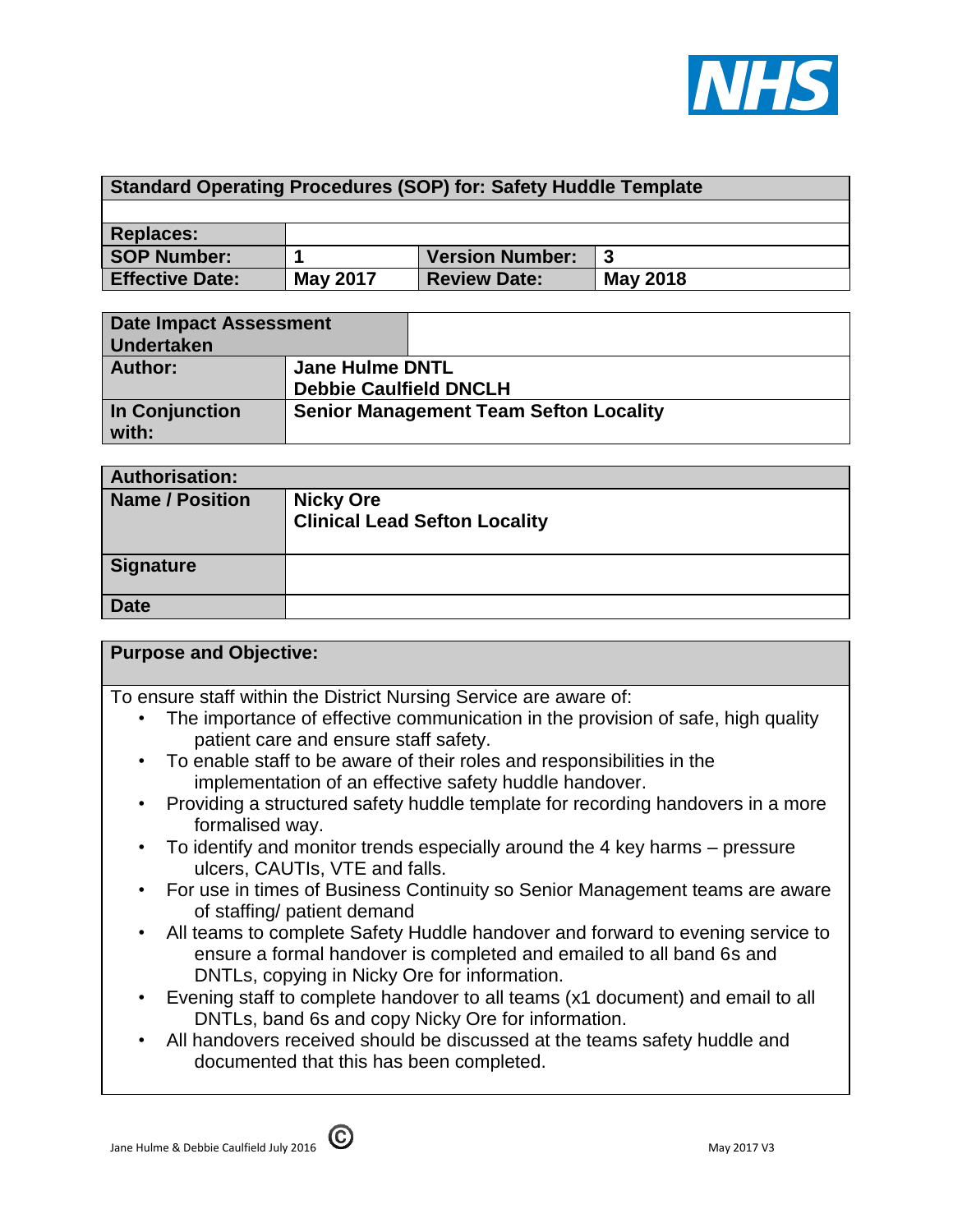

## **Background:**

- Documentation for handover not suitable and not used
- Reduce hospital admissions by highlighting complex patients (making team aware of complex patients)
- To improve patient and staff safety
- Improve communication within the team
- Identify and monitor trends especially around increase in pressure ulcers
- Recent CQC report requiring evidence of handovers

## **Responsibilities:**

| <b>Team Leader &amp; Caseload Holders</b> | The Team Leader / Caseload Holder must<br>implement the Safety Huddle within the<br>team / ward for which they are responsible<br>on a daily basis.<br>It is suggested that as a minimum, the<br>safety huddle should take place at least<br>once per day, ideally in the morning and<br>should be timed to last 15 minutes, and no<br>more than 30 minutes.                                                                                                                                |
|-------------------------------------------|---------------------------------------------------------------------------------------------------------------------------------------------------------------------------------------------------------------------------------------------------------------------------------------------------------------------------------------------------------------------------------------------------------------------------------------------------------------------------------------------|
|                                           | The Safety Huddle, for the purpose of<br>this SOP, does not substitute the<br>ongoing practice of daily discussions<br>and escalation between team members<br>in relation to the workload they have<br>been allocated on that given day.                                                                                                                                                                                                                                                    |
| <b>All Staff</b>                          | All staff delivering care to the population of<br>patients covered by the team / ward must<br>attend the Safety Huddle when they are on<br>duty and be actively involved.<br>No use of phones/ mobiles/ computers<br>during safety huddle unless requested to<br>check on a patients visit.<br>All staff should ensure that their Lone<br>Worker devices are fully charged as this<br>will be checked at every safety huddle and<br>you will be required to show the lead it is<br>working. |
| <b>Team Leader &amp; Caseload Holders</b> | The Safety Huddle: All staff allocating<br>work, should weight the safety huddle as a<br>2 into the daily weightings of staff, this will                                                                                                                                                                                                                                                                                                                                                    |

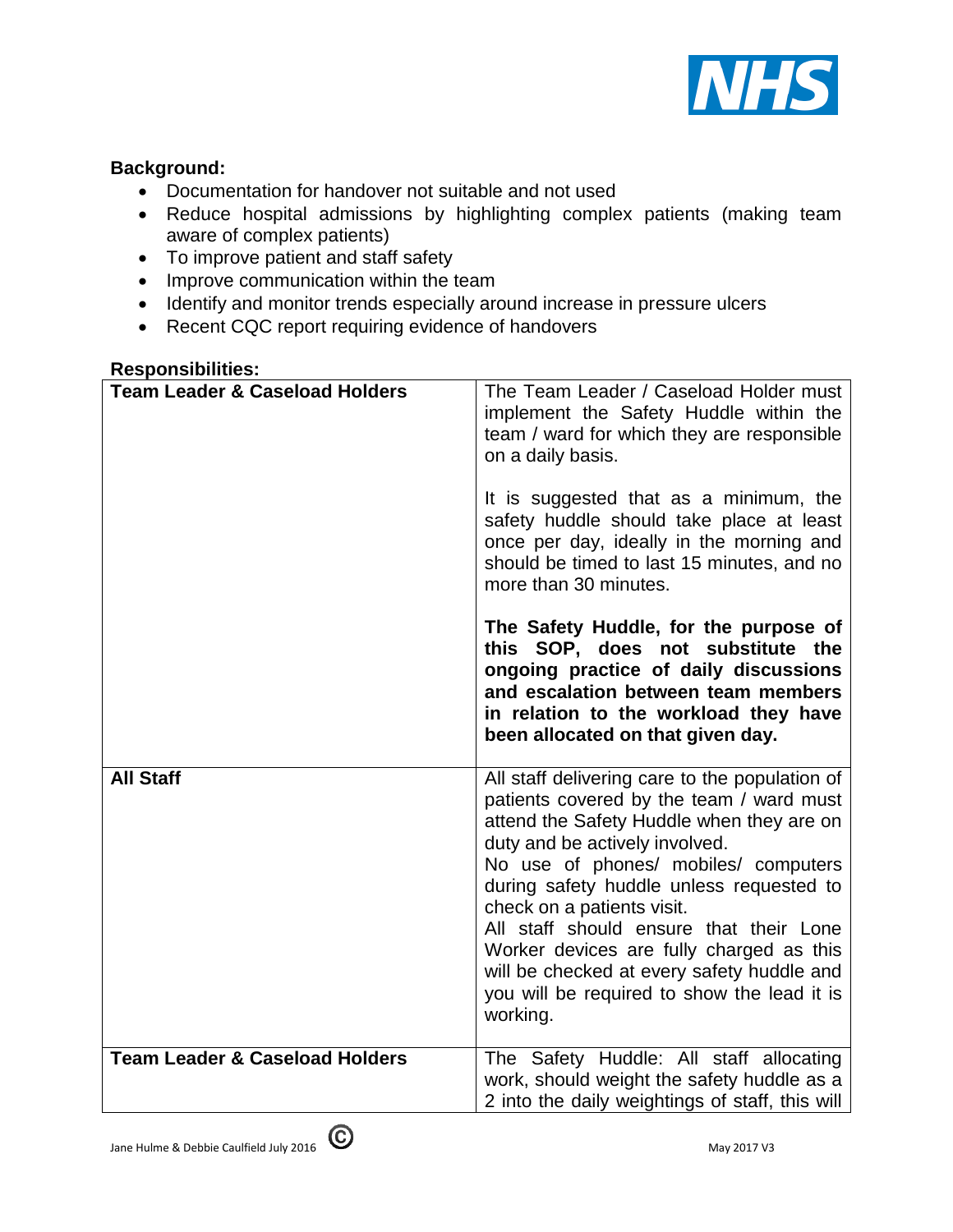

|                                           | ensure all staff have capacity within their<br>working day to attend these meetings.                                                                                                                                                                                                                                                                                                                                                                                                                                                                                                                                                                                                                                                                                                                |
|-------------------------------------------|-----------------------------------------------------------------------------------------------------------------------------------------------------------------------------------------------------------------------------------------------------------------------------------------------------------------------------------------------------------------------------------------------------------------------------------------------------------------------------------------------------------------------------------------------------------------------------------------------------------------------------------------------------------------------------------------------------------------------------------------------------------------------------------------------------|
| <b>Team Leader &amp; Caseload Holders</b> | At the beginning of the Safety Huddle:<br>The Safety Huddle 'lead' should be<br>identified at the beginning of each day.<br>A primary contact for the day should<br>be identified, for staff to contact with<br>concerns, this person will have a lower<br>weight for the day.<br>The 'lead' must complete the Safety<br>Huddle Template and is responsible for<br>ensuring any actions for the day are<br>completed or assigned to an individual<br>able to complete the task.<br>should<br><b>The</b><br>lead<br>the<br>ensure<br>handover is completed and emailed to<br>evening staff.<br>The actions should be revisited the<br>following day to ensure staff are kept<br>informed.<br>The Lead should use the handover<br>to handover patients to another team when<br>help has been offered. |
| <b>Safety Huddle Lead</b>                 | The 'lead' must ensure that all patients that<br>have 'clinically significant information' is<br>understood by all staff members and<br>should allow for discussions as required.<br>For the purposes of this SOP, 'clinically<br>significant information' should include:<br>Priority Patient's should<br>be<br>discussed. (Patients who require a specific<br>timed visit and / or treatment deemed to be<br>vital to maintain health or symptom<br>control.)<br>Pressure ulcers<br>Palliative patients.<br>Patients who require senior reviews.<br>Patients who pose risks to staff<br>(violence/aggression)<br><b>Catheter issues</b><br>The 'lead' should ensure that the priority                                                                                                             |

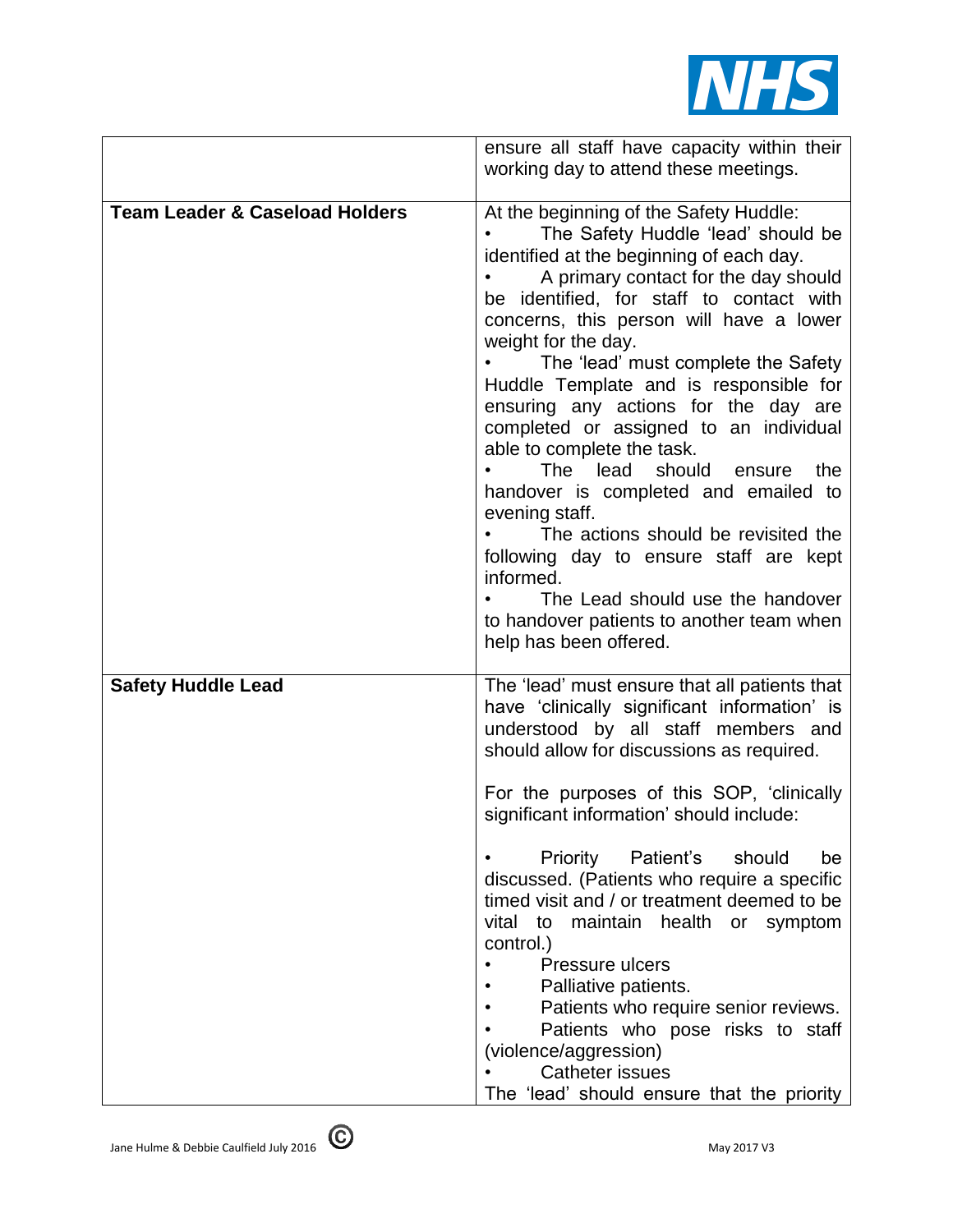

|                           | board is updated each day if required.                                                                                                                                                                                                                                                                                                                                     |
|---------------------------|----------------------------------------------------------------------------------------------------------------------------------------------------------------------------------------------------------------------------------------------------------------------------------------------------------------------------------------------------------------------------|
| <b>Safety Huddle Lead</b> | Throughout the Safety Huddle the Lead<br>should document any other business or<br>actions for the current day and revisit the<br>following day to ensure no information /<br>actions are missed. This should include the<br>name of those responsible for completing<br>these actions (This should be documented<br>in the actions for the day section of the<br>template. |
| <b>Safety Huddle Lead</b> | Once complete:<br>The Safety Huddle Template should<br>currently be filed in a designated folder for<br>storing this information, and be kept in a<br>locked tambour unit, until a more formal<br>process is devised. This can then be<br>accessed by all staff members. This should<br>be in line with IG policies.                                                       |

## **References:**

LCH Policy for Clinical Handover of Care

LCH Information Governance Policy

## **Appendices:**

- 1. Safety Huddle Template
- 2. Safety Huddle Handover